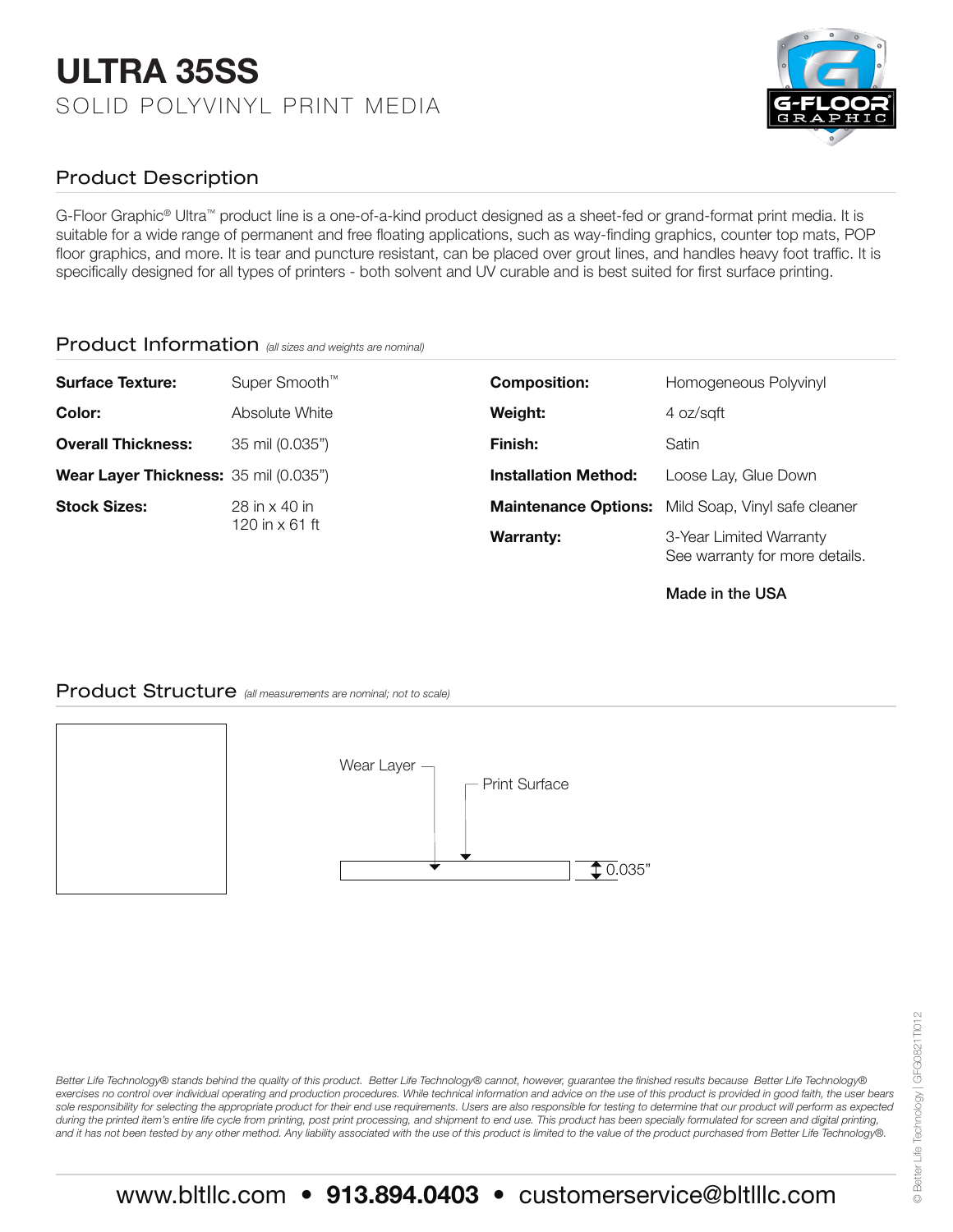# ULTRA 35SS SOLID POLYVINYL PRINT MEDIA



## Testing Data

| <b>DESCRIPTION</b>                | <b>STANDARDS</b>  | <b>REQUIREMENTS</b>            | <b>RESULTS</b> |
|-----------------------------------|-------------------|--------------------------------|----------------|
| <b>Performance Specifications</b> |                   |                                |                |
| Abrasion resistance               | ASTM D4060        | $< 1.0$ gm loss                | Pass           |
| <b>Chemical Resistance</b>        | ASTM F925         | No more than "Slight Change"   | Pass           |
| Dimensional stability             | <b>ASTM F2199</b> | $\leq$ 0.020"/Linear Foot      | Pass           |
| Edge Lift                         | <b>EN 433</b>     | $\leq 1.5"$                    | Pass           |
| Flexibility                       | ASTM F137         | >1.5"                          | Pass           |
| <b>Heat Resistance</b>            | <b>ASTM F1514</b> | Average & Max $\Delta E < 8.0$ | Pass           |
| <b>Light Resistance</b>           | <b>ASTM F1515</b> | Average & Max $\Delta E < 8.0$ | Pass           |
| Moisture Resistance               |                   |                                | Pass           |
| <b>Puncture Resistance</b>        | <b>EN 388</b>     | $\geq 50$ lbf                  | Pass           |
| Residual Indentation              | ASTM F1914        | $\leq 0.007"$                  | Pass           |
| Short-Term Indentation            | ASTM F970         | $\leq 0.005"$                  | Pass           |
| Slip Resistance                   | ASTM D2047        | $\geq 0.5$                     | Pass           |
| <b>Static Load Resistance</b>     | ASTM F970         | ±0.005", 250-Lbs. Load         | Pass           |

| <b>Fire Specifications</b>   |                   |                                  |      |
|------------------------------|-------------------|----------------------------------|------|
| <b>Critical Radiant Flux</b> | ASTM E648         | Class I: $\geq$ 0.45 W/cm2       | Pass |
| Federal Motor Vehicle Safety | Standard #302     | $\overline{\phantom{0}}$         | Pass |
| <b>Flame Spread</b>          | <b>FMVSS 302</b>  | $\leq$ 102 mm/Minute             | Pass |
| Flammability                 | <b>ASTM D2859</b> | Not to extend within 1.0"        | Pass |
| Smoke density                | ASTM E662         | Flaming & Non-Flaming $\leq 450$ | Pass |

| <b>Environmental Specifications</b> |           |          |          |  |  |
|-------------------------------------|-----------|----------|----------|--|--|
| Fungi Resistance:                   | ASTM G-21 | $\leq$ 2 | Pass     |  |  |
| Low VOC Emissions                   |           |          | Pass     |  |  |
| Recycling                           | -         | -        | Suitable |  |  |
| $\sim$                              |           |          |          |  |  |

WARNING: Cancer and Reproductive Harm – www.P65Warnings.ca.gov.

# www.bltllc.com • 913.894.0403 • customerservice@bltlllc.com